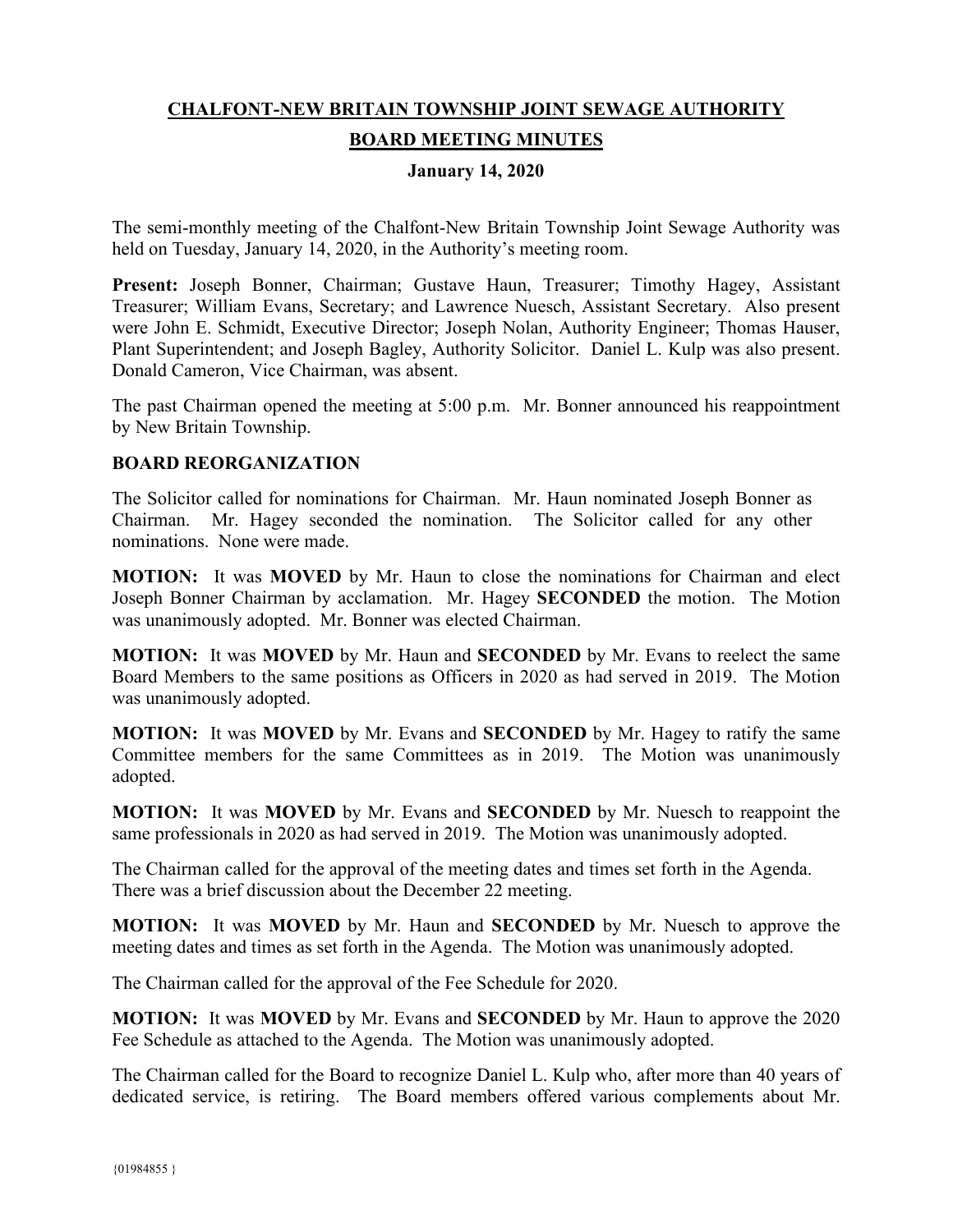Kulp's diligence and hard work. Mr. Kulp was presented with a Proclamation naming January 22, 2020 Daniel L. Kulp Day at the Authority.

# **MINUTES**

**MOTION:** It was **MOVED** by Mr. Hagey and **SECONDED** by Mr. Haun to approve the Board meeting minutes of December 10, 2019 as distributed to the Board. The Motion was unanimously adopted.

# **PUBLIC COMMENT**

No members of the public were present.

# **REPORTS OF OFFICERS**

No reports of officers were presented.

# **COMMITTEE REPORTS**

Mr. Evans presented a report on behalf of the Personnel Committee. The Board met last Thursday, January 9. The Committee made a recommendation regarding pay increases for nonunion employees. There was also a recommendation regarding summer help pay increases.

**MOTION:** It was **MOVED** by Mr. Haun and **SECONDED** by Mr. Nuesch to approve the compensation increases recommended by the Personnel Committee. The Motion was unanimously adopted.

#### **EXECUTIVE DIRECTOR'S REPORT – John Schmidt**

Mr. Schmidt recommended adoption of proposed Resolution No. 2020-1 which fixes the interest rate and the fees to be applied in the collection of delinquent accounts and other charges.

**MOTION:** It was **MOVED** by Mr. Hagey and **SECONDED** by Mr. Haun to adopt Resolution No. 2020-1 fixing attorney's fees, paralegal fees and rate of interest for the collection of delinquent accounts and other charges. The Motion was unanimously adopted.

Mr. Schmidt next recommended the closing of Escrow Account No. 113 (Colebrook) and Account No. 139 (Steeley). There was a discussion about the location of the two projects, Schoolhouse Road and West Hillcrest Road, respectively.

**MOTION:** It was **MOVED** by Mr. Evans and **SECONDED** by Mr. Hagey to close the Escrow Accounts as indicated. The Motion was unanimously adopted.

# **ENGINEER'S REPORT – Joseph Nolan, P.E.**

Mr. Nolan reported that the dryer project is progressing and that the requisition for Capital Improvements includes the first payment for the feed conveyors and the second payment for the dryer.

Mr. Nolan reported that the bidding for the installation of the dryer will go out on February 4th with bid opening scheduled for March 3rd. Mr. Nolan has allowed 37 days for demolition with 100 allotted for installation. Mr. Nolan indicated the schedule is deliberately kept tight because the Authority will be compelled to transport sludge for disposal while the dryers are inoperable. Mr. Nolan anticipates the start of construction in April. The conveyors are starting to be